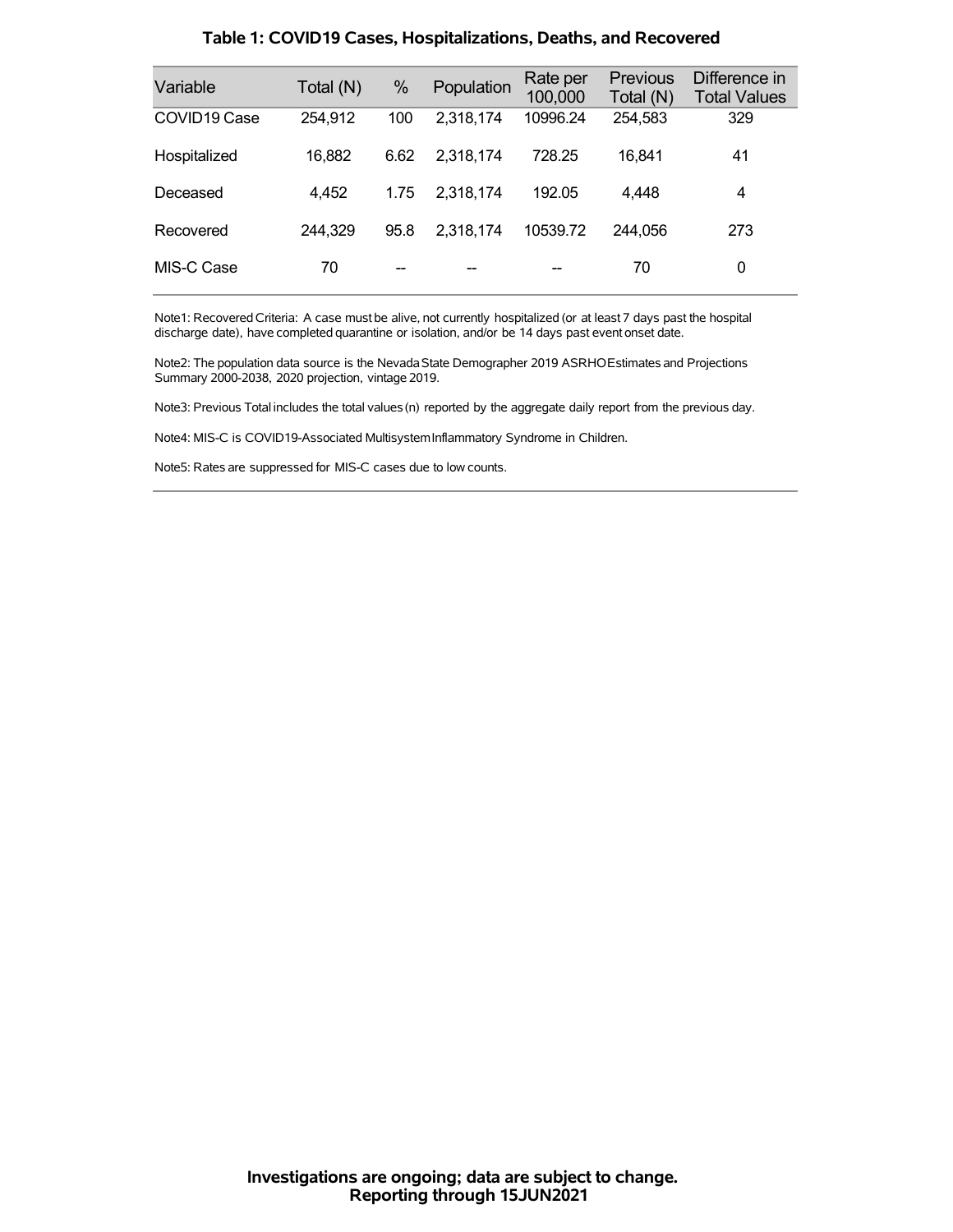## **Table 2: COVID19 Cases**

| Variable                            | Outcome                           | $\mathsf{N}$ | %    | Population | Rate per<br>100,000 |
|-------------------------------------|-----------------------------------|--------------|------|------------|---------------------|
| Age Categories                      | Aged 4 or less                    | 5260         | 2.06 | 149,165    | 3526.3              |
|                                     | Aged 5 to 17                      | 24503        | 9.61 | 406,595    | 6026.4              |
|                                     | Aged 18 to 24                     | 31916        | 12.5 | 216,762    | 14724               |
|                                     | Aged 25 to 49                     | 116710       | 45.8 | 803,732    | 14521               |
|                                     | Aged 50 to 64                     | 49318        | 19.3 | 423,461    | 11646               |
|                                     | Aged 64+                          | 27116        | 10.6 | 318,459    | 8514.8              |
|                                     | Unknown                           | 89           | 0.03 |            |                     |
| <b>Birth Sex</b>                    | Female                            | 130481       | 51.2 | 1,160,285  | 11246               |
|                                     | Male                              | 122335       | 48.0 | 1,157,889  | 10565               |
|                                     | Unknown                           | 2096         | 0.82 |            |                     |
| Race/Ethnicity                      | Hispanic                          | 83548        | 32.8 | 763,053    | 10949               |
|                                     | White                             | 63829        | 25.0 | 1,006,929  | 6339.0              |
|                                     | <b>Black</b>                      | 19854        | 7.79 | 262,671    | 7558.5              |
|                                     | Asian or Pacific Islander         | 19349        | 7.59 | 270,209    | 7160.7              |
|                                     | American Indian, Eskimo, or Aleut | 386          | 0.15 | 15,311     | 2521.0              |
|                                     | Other                             | 18089        | 7.10 |            |                     |
|                                     | Unknown                           | 49857        | 19.6 |            |                     |
| <b>Underlying Medical Condition</b> | Yes                               | 50434        | 19.8 |            |                     |
|                                     | No/Unknown                        | 204478       | 80.2 |            |                     |

Note1: Breakdown of Race is exlusivelynon-Hispanic.

Note2: Underlying Medical Condition is any identified health condition.

Note3: The population data source is the NevadaState Demographer 2019 ASRHOEstimates and Projections Summary 2000-2038, 2020 projection, vintage 2019.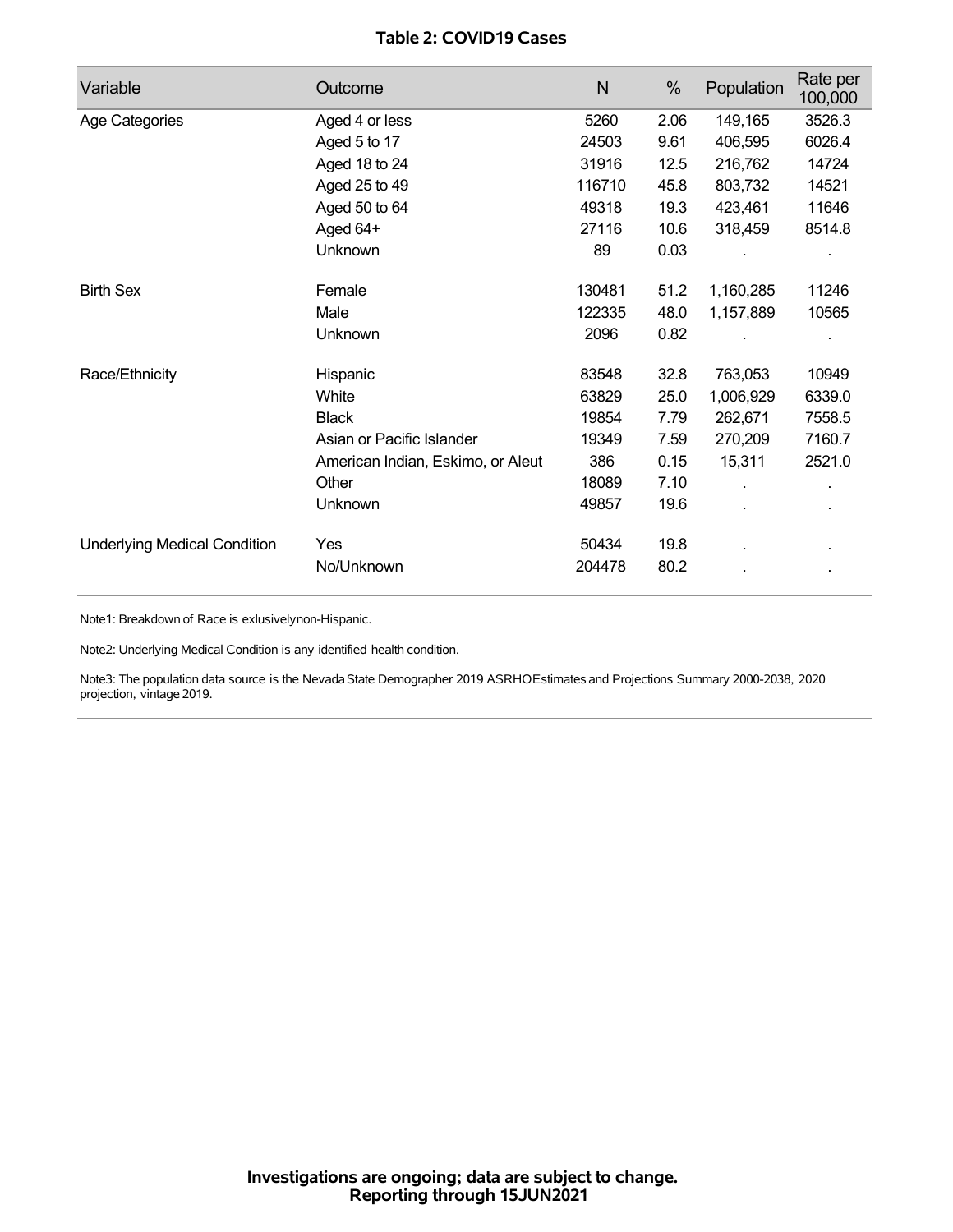| Variable         | Outcome                           | N    | %    | Population | Rate per<br>100,000 |
|------------------|-----------------------------------|------|------|------------|---------------------|
| Age Categories   | Aged 4 or less                    | 113  | 0.7  | 149,165    | 75.76               |
|                  | Aged 5 to 17                      | 197  | 1.2  | 406,595    | 48.45               |
|                  | Aged 18 to 24                     | 364  | 2.2  | 216,762    | 167.93              |
|                  | Aged 25 to 49                     | 3973 | 23.5 | 803,732    | 494.32              |
|                  | Aged 50 to 64                     | 4737 | 28.1 | 423,461    | 1118.6              |
|                  | Aged 64+                          | 7496 | 44.4 | 318,459    | 2353.8              |
|                  | Unknown                           | 2    | 0.0  |            |                     |
| <b>Birth Sex</b> | Female                            | 7460 | 44.2 | 1,160,285  | 642.95              |
|                  | Male                              | 9396 | 55.7 | 1,157,889  | 811.48              |
|                  | <b>Unknown</b>                    | 26   | 0.2  |            |                     |
| Race/Ethnicity   | Hispanic                          | 5076 | 30.1 | 763,053    | 665.22              |
|                  | White                             | 5895 | 34.9 | 1,006,929  | 585.44              |
|                  | <b>Black</b>                      | 2204 | 13.1 | 262,671    | 839.07              |
|                  | Asian or Pacific Islander         | 1885 | 11.2 | 270,209    | 697.61              |
|                  | American Indian, Eskimo, or Aleut | 31   | 0.2  | 15,311     | 202.46              |
|                  | Other                             | 648  | 3.8  |            |                     |
|                  | Unknown                           | 1143 | 6.8  |            |                     |

## **Table 3: COVID19 Hospitalizations - General Characteristics**

Note1: Breakdown of Race is exlusivelynon-Hispanic.

Note2: The population data source is the Nevada State Demographer 2019 ASRHOEstimates and Projections Summary 2000-2038, 2020 projection, vintage 2019.

Note3: Rates for categories with fewer than 12 cases are suppressed due to high relative standard error.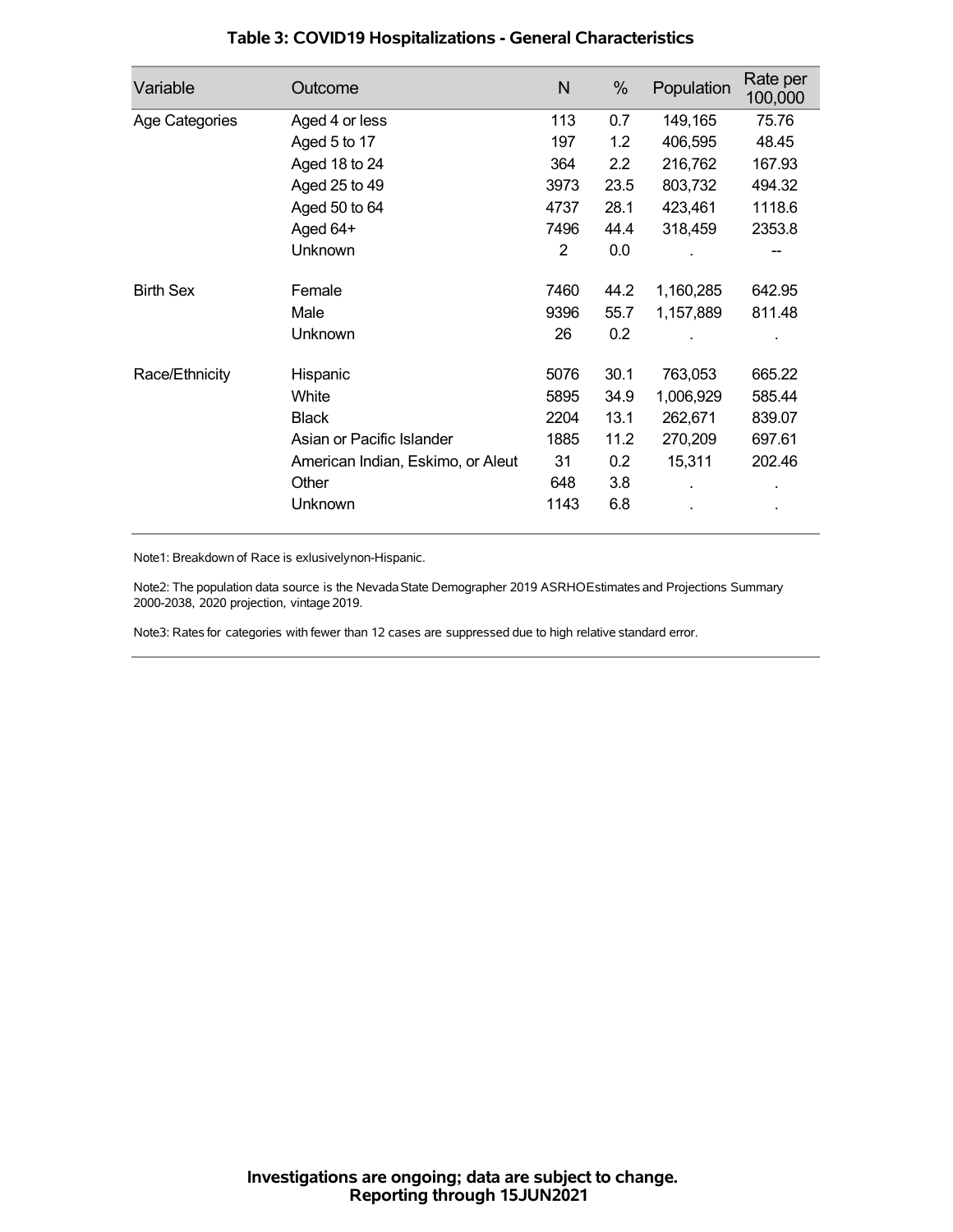| Variable                            | Outcome   | N     | %    |
|-------------------------------------|-----------|-------|------|
| Deceased                            | Yes       | 3771  | 22.3 |
|                                     | <b>No</b> | 13111 | 77.7 |
| <b>ICU</b>                          | Yes       | 4397  | 26.0 |
|                                     | <b>No</b> | 12485 | 74.0 |
| Intubated                           | Yes       | 2145  | 12.7 |
|                                     | <b>No</b> | 14737 | 87.3 |
| <b>Underlying Medical Condition</b> | Yes       | 10793 | 63.9 |
|                                     | <b>No</b> | 6089  | 36.1 |
| Hypertension                        | Yes       | 6235  | N/A  |
| Immunocompromised                   | Yes       | 368   | N/A  |
| <b>Chronic Heart Disease</b>        | Yes       | 2166  | N/A  |
| <b>Chronic Liver Disease</b>        | Yes       | 220   | N/A  |
| <b>Chronic Kidney Disease</b>       | Yes       | 1500  | N/A  |
| <b>Diabetes</b>                     | Yes       | 4757  | N/A  |
| Neurologic/Neurodevelopmental       | Yes       | 774   | N/A  |
| <b>Chronic Lung Disease</b>         | Yes       | 2606  | N/A  |
| <b>Historically Healthy</b>         | Yes       | 3183  | N/A  |
| Other                               | Yes       | 4380  | N/A  |

# **Table 4: COVID19 Hospitalizations - Morbidity**

Note1: Underlying Medical Condition is any identified health condition.

Note2: The breakdown of health conditions are not mutually exlusive(i.e., a person can have more than one risk factor).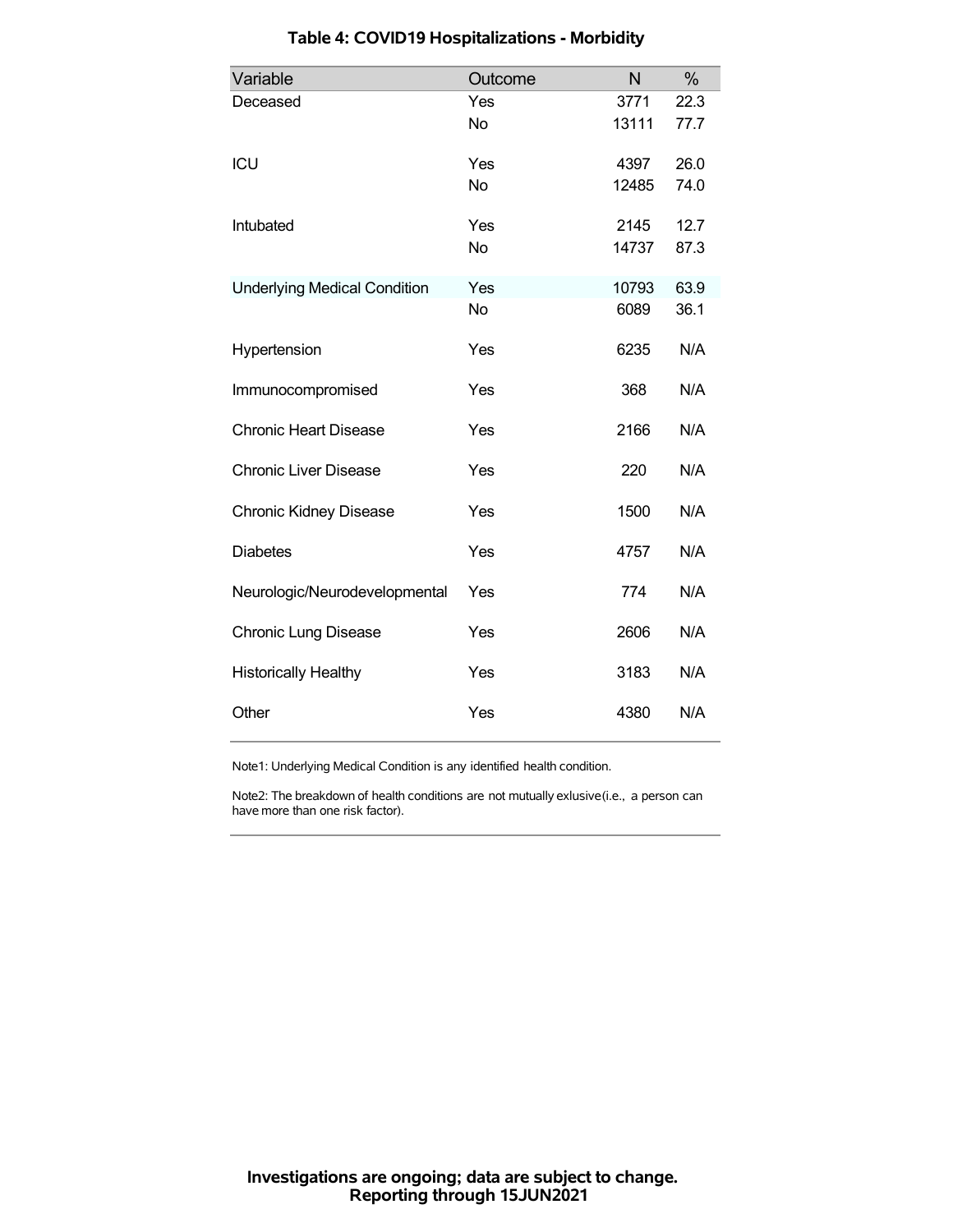| Variable         | Outcome                           | N    | %    | Population | Rate per<br>100,000 |
|------------------|-----------------------------------|------|------|------------|---------------------|
| Age Categories   | Aged 5 to 17                      | 4    | 0.1  | 406,595    |                     |
|                  | Aged 18 to 24                     | 10   | 0.2  | 216,762    |                     |
|                  | Aged 25 to 49                     | 308  | 6.9  | 803,732    | 38.32               |
|                  | Aged 50 to 64                     | 889  | 20.0 | 423,461    | 209.94              |
|                  | Aged 64+                          | 3241 | 72.8 | 318,459    | 1017.7              |
| <b>Birth Sex</b> | Female                            | 1672 | 37.6 | 1,160,285  | 144.10              |
|                  | Male                              | 2773 | 62.3 | 1,157,889  | 239.49              |
|                  | Unknown                           | 7    | 0.2  |            |                     |
| Race/Ethnicity   | Hispanic                          | 1220 | 27.4 | 763,053    | 159.88              |
|                  | White                             | 2006 | 45.1 | 1,006,929  | 199.22              |
|                  | <b>Black</b>                      | 532  | 11.9 | 262,671    | 202.53              |
|                  | Asian or Pacific Islander         | 617  | 13.9 | 270,209    | 228.34              |
|                  | American Indian, Eskimo, or Aleut | 11   | 0.2  | 15,311     |                     |
|                  | Other                             | 46   | 1.0  |            | $\blacksquare$      |
|                  | Unknown                           | 20   | 0.4  |            |                     |

### **Table 5: COVID19 Deaths - General Characteristics**

Note1: Breakdown of Race is exlusivelynon-Hispanic.

Note2: The population data source is the Nevada State Demographer 2019 ASRHOEstimates and Projections Summary 2000-2038, 2020 projection, vintage 2019.

Note3: Rates for categories with fewer than 12 cases are suppressed due to high relative standard error.